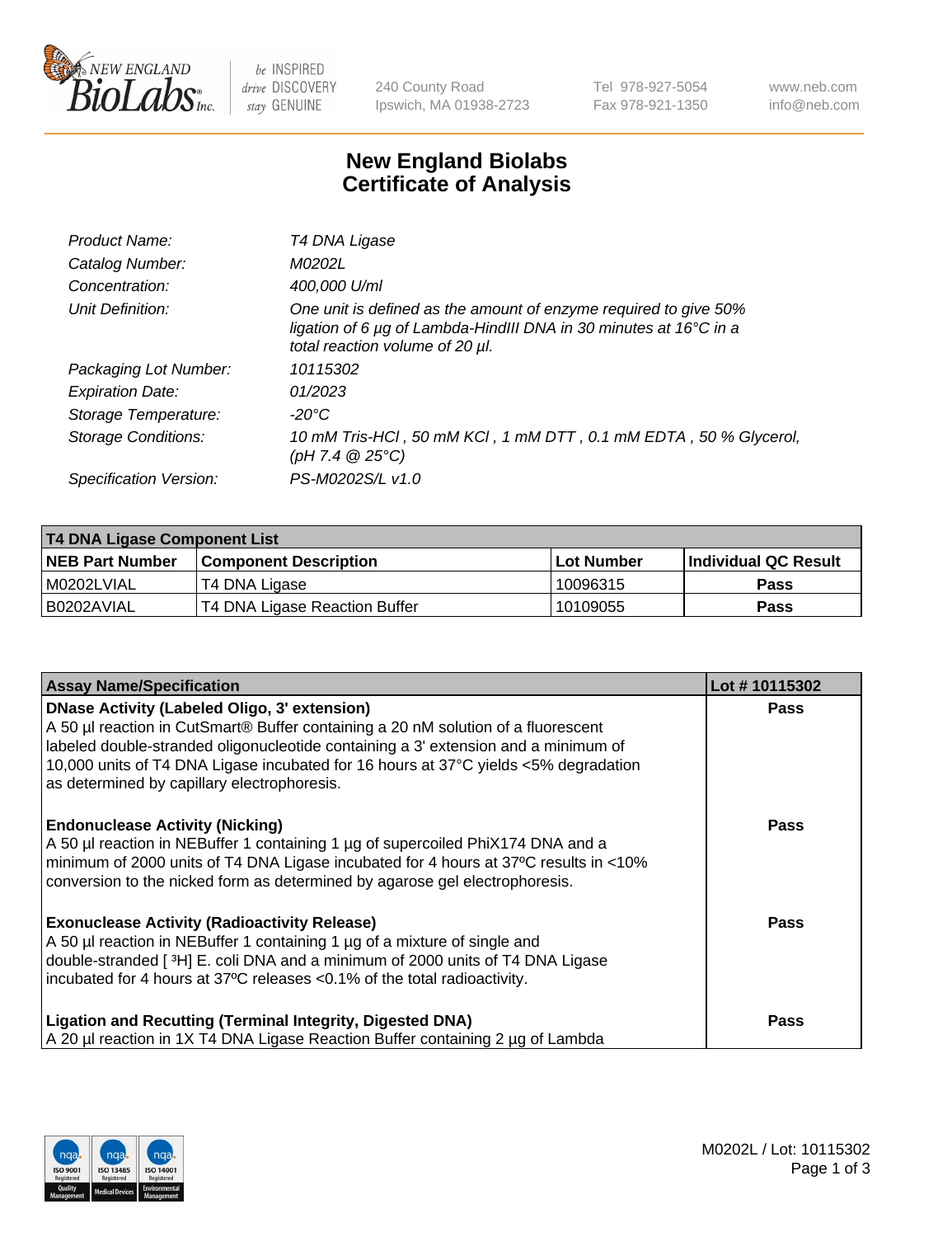

be INSPIRED drive DISCOVERY stay GENUINE

240 County Road Ipswich, MA 01938-2723 Tel 978-927-5054 Fax 978-921-1350

www.neb.com info@neb.com

| <b>Assay Name/Specification</b>                                                                                                                                                                                                                                                                                                                                                                             | Lot #10115302 |
|-------------------------------------------------------------------------------------------------------------------------------------------------------------------------------------------------------------------------------------------------------------------------------------------------------------------------------------------------------------------------------------------------------------|---------------|
| DNA-HindIII Digest and a minimum of 4000 units of T4 DNA Ligase incubated for 16<br>hours at 37°C results in >95% ligation of the DNA fragments as determined by agarose<br>gel electrophoresis. Of these ligated fragments, >95% can be recut with HindIII.                                                                                                                                                |               |
| <b>Non-Specific DNase Activity (16 Hour)</b><br>A 50 µl reaction in NEBuffer 1 containing 1 µg of CIP-treated Lambda-HindIII DNA and<br>a minimum of 2000 units of T4 DNA Ligase incubated for 16 hours at 37°C results in a<br>DNA pattern free of detectable nuclease degradation as determined by agarose gel<br>electrophoresis.                                                                        | <b>Pass</b>   |
| <b>Protein Concentration (A280)</b><br>The concentration of T4 DNA Ligase is 0.4 mg/ml +/- 10% as determined by UV<br>absorption at 280 nm. Protein concentration is determined by the Pace method using<br>the extinction coefficient of 57,675 and molecular weight of 55,292 daltons for T4<br>DNA Ligase (Pace, C.N. et al. (1995) Protein Sci., 4, 2411-2423).                                         | <b>Pass</b>   |
| <b>DNase Activity (Labeled Oligo, 5' extension)</b><br>A 50 µl reaction in CutSmart® Buffer containing a 20 nM solution of a fluorescent<br>labeled double-stranded oligonucleotide containing a 5' extension and a minimum of<br>10,000 units of T4 DNA Ligase incubated for 16 hours at 37°C yields <5% degradation<br>as determined by capillary electrophoresis.                                        | <b>Pass</b>   |
| Double Stranded DNase Activity (Labeled Oligo)<br>A 50 µl reaction in CutSmart® Buffer containing a 20 nM solution of a fluorescent<br>labeled double-stranded oligonucleotide containing a blunt end and a minimum of<br>10,000 units of T4 DNA Ligase incubated for 16 hours at 37°C yields <5% degradation<br>as determined by capillary electrophoresis.                                                | <b>Pass</b>   |
| <b>Protein Purity Assay (SDS-PAGE)</b><br>T4 DNA Ligase is ≥ 95% pure as determined by SDS-PAGE analysis using Coomassie Blue<br>detection.                                                                                                                                                                                                                                                                 | <b>Pass</b>   |
| qPCR DNA Contamination (E. coli Genomic)<br>A minimum of 2000 units of T4 DNA Ligase is screened for the presence of E. coli<br>genomic DNA using SYBR® Green qPCR with primers specific for the E. coli 16S rRNA<br>locus. Results are quantified using a standard curve generated from purified E. coli<br>genomic DNA. The measured level of E. coli genomic DNA contamination is ≤ 1 E. coli<br>genome. | Pass          |
| <b>RNase Activity (Extended Digestion)</b><br>A 10 µl reaction in NEBuffer 4 containing 40 ng of a 300 base single-stranded RNA<br>and a minimum of 1 µl of T4 DNA Ligase is incubated at 37°C. After incubation for 16<br>hours, >90% of the substrate RNA remains intact as determined by gel electrophoresis                                                                                             | Pass          |